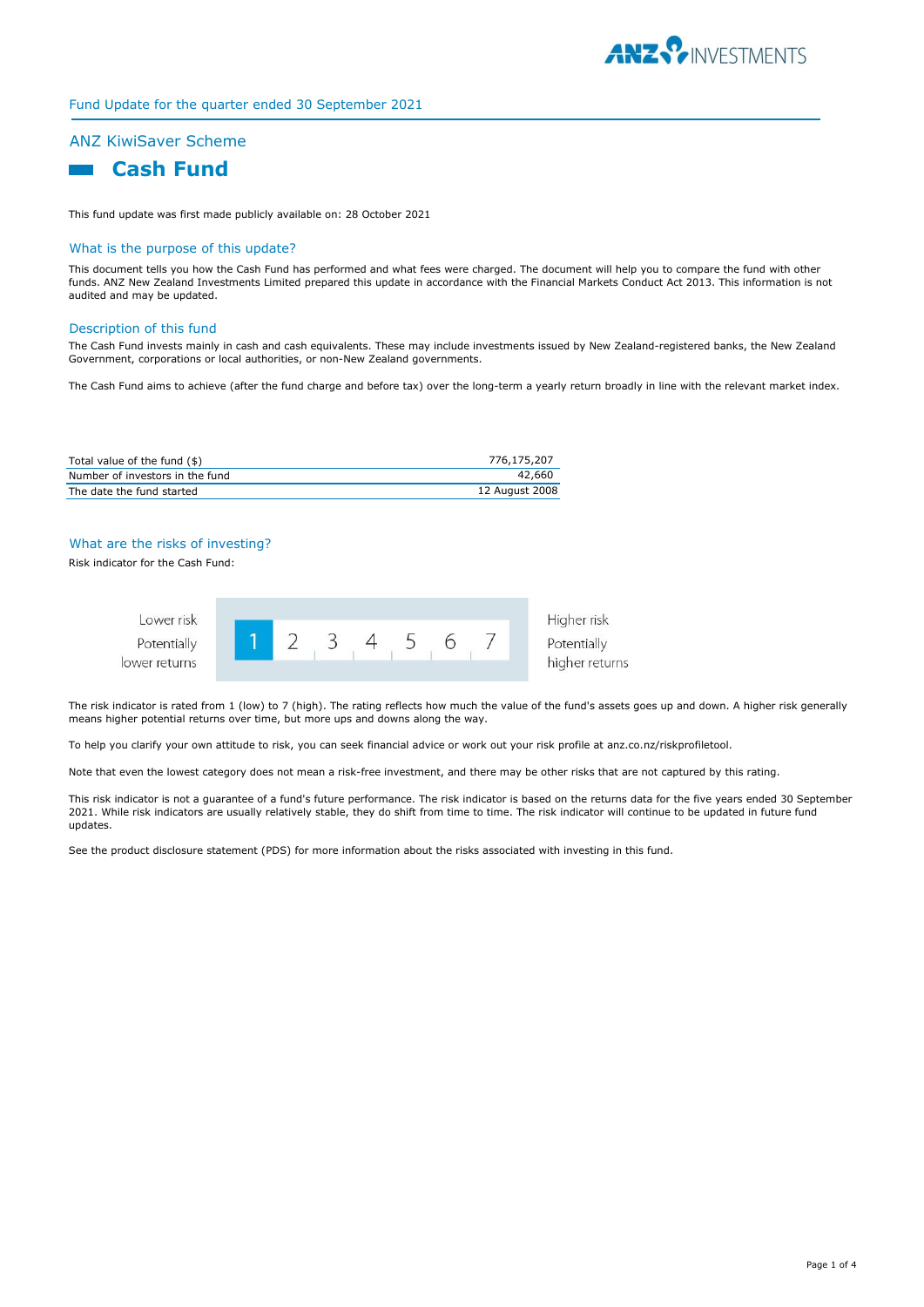# How has the fund performed?

| Average over past<br>five years | Past year |
|---------------------------------|-----------|
|                                 |           |
| 1.24%                           | 0.36%     |
|                                 |           |
| 1.72%                           | 0.50%     |
|                                 |           |
| 1.42%                           | 0.32%     |
|                                 |           |

The market index annual return shows the return of the S&P/NZX Bank Bills 90 Day Index.

Additional information about the market index is available in the statement of investment policy and objectives on the offer register at www.discloseregister.companiesoffice.govt.nz.



# **Annual return graph**

This shows the return after fund charges and tax for each of the last 10 years ending 31 March. The last bar shows the average annual return for the last 10 years, up to 30 September 2021.

**Important:** This does not tell you how the fund will perform in the future.

Returns in this update are after tax at the highest prescribed investor rate (PIR) of tax for an individual New Zealand resident. Your tax may be lower.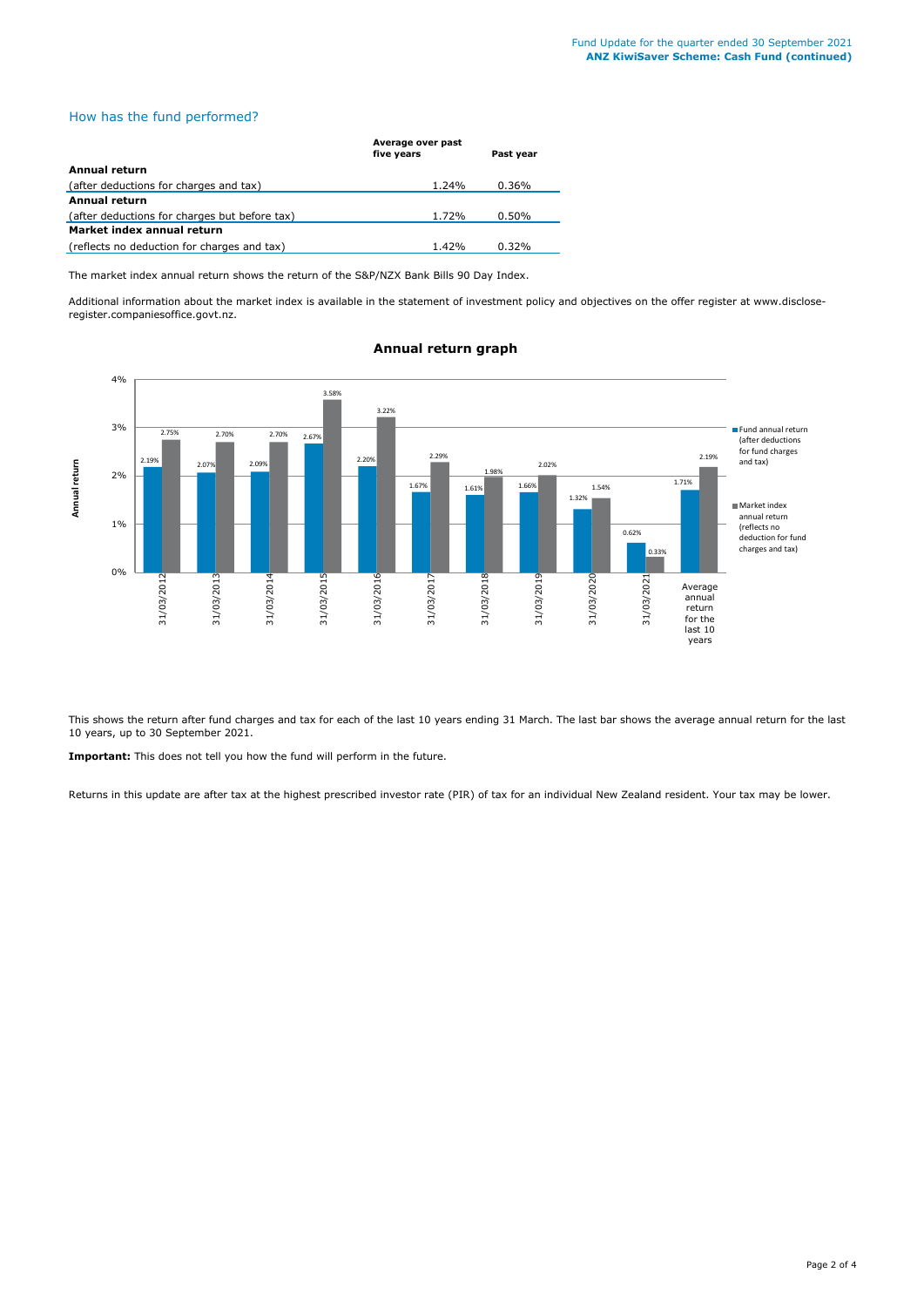#### What fees are investors charged?

Investors in the Cash Fund are charged fund charges. In the year to 31 March 2021 these were:

|                                             | % of net asset value       |
|---------------------------------------------|----------------------------|
| Total fund charges <sup>1</sup>             | 0.23%                      |
| Which are made up of:                       |                            |
| Total management and administration charges | 0.23%                      |
| Including:                                  |                            |
| Manager's basic fee                         | 0.19%                      |
| Other management and administration charges | 0.04%                      |
| Total performance based fees                | 0.00%                      |
|                                             |                            |
|                                             | Dollar amount per investor |
|                                             |                            |

| <b>Other charges</b>        |      |
|-----------------------------|------|
| Membership fee <sup>2</sup> | \$18 |

Investors are not currently charged individual action fees for specific actions or decisions (for example, for withdrawing from or switching funds). See the PDS for more information about Scheme fees.

Small differences in fees and charges can have a big impact on your investment over the long term.

#### Example of how this applies to an investor

Sarah had \$10,000 in the fund at the start of the year and did not make any further contributions. At the end of the year, Sarah received a return after fund charges were deducted of \$36 (that is 0.36% of her inital \$10,000). Sarah also paid \$18 in other charges. This gives Sarah a total gain after tax of \$18 for the year.

# What does the fund invest in?

**Actual investment mix<sup>3</sup> Target investment mix<sup>3</sup>**

This shows the types of assets that the fund invests in. This shows the mix of assets that the fund generally intends to invest in.